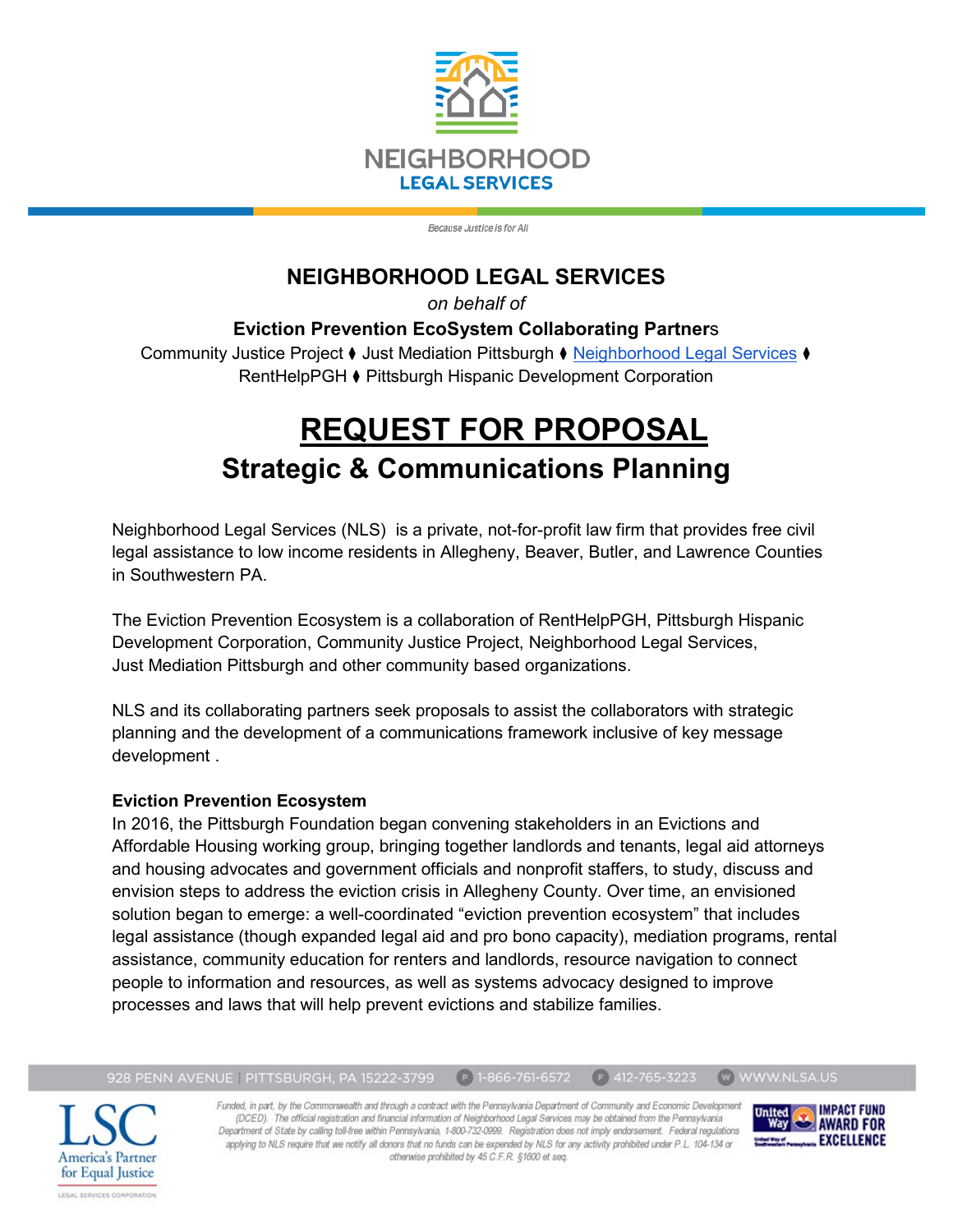The Eviction Prevention Ecosystem, as we see it, is a network of organizations and people who collaboratively work to reach people at all stages of housing instability and to connect them to the services that they need or provide those services directly. Primary partners include RentHelpPGH (RHP), Pittsburgh Hispanic Development Corporation (PHDC), Community Justice Project (CJP), Neighborhood Legal Services (NLS), and Just Mediation Pittsburgh (JMP). Working together, and with a growing network of diverse community based organization (CBO) partners, we hope to ensure that *all* Allegheny County residents, especially those who are hardest to reach, are able to connect with providers for resource access, eviction diversion, and legal services. And through consistent outreach and resource navigation, including by our CBO partners, we are striving to catch folks in need of assistance before their situation devolves into crisis. The cultural diversity and competency of our CBO partners will also fortify the collaborative's ability to address and overcome language, cultural, and technological barriers that exist in underserved communities.

### **Considerations**

Collaborative partners secured a Management Assistance Grant from the Forbes Funds to underwrite the costs associated with the development of the strategic plan and communications framework for collaborative partners in the Eviction Prevention Ecosystem.NLS is the fiscal agent for this grant funded project.

## **Planning Objectives**

We seek a Consultant who can help facilitate a strategic planning effort to: (1) define our collaborative mission, vision, and core values; (2) establish clearly articulated goals for our collaborative work; (3) identify strategies and work plans to achieve those goals; (4) develop common messaging for collaborative effort; and (5) determine how to sustain or develop the capacities needed for successful collaborative efforts.

Collaborative project partners seek to embark on a robust planning process to formalize a strategic vision and operational plans (workflow/processes, technology, communications, sustainability, etc.) for our collective collaborative eviction prevention efforts to prevent disruptive evictions and stabilize housing for low-income families in Allegheny County. We also intend to develop a shared communications strategy and key messages about our eviction prevention efforts so that our communications effectively tell the story of each partners' work and the important role they play in the collaborative project. We intend to formalize a common vision for our collaborative efforts as well as a strategic direction.

We recognize that an effective eviction prevention system has many components. The work to be done with respect to eviction prevention will provide a roadmap or clear matrix of how various eviction prevention components such as legal aid, mediation, resource navigation, pro bono and possible additional collaborators operate in sync with specific roles and responsibilities. We currently operate utilizing a data-driven model so efforts will make sure that we identify the appropriate technology platforms that allow for systems integration and/or efficiencies in data collection. Most importantly, work plans and system improvements will be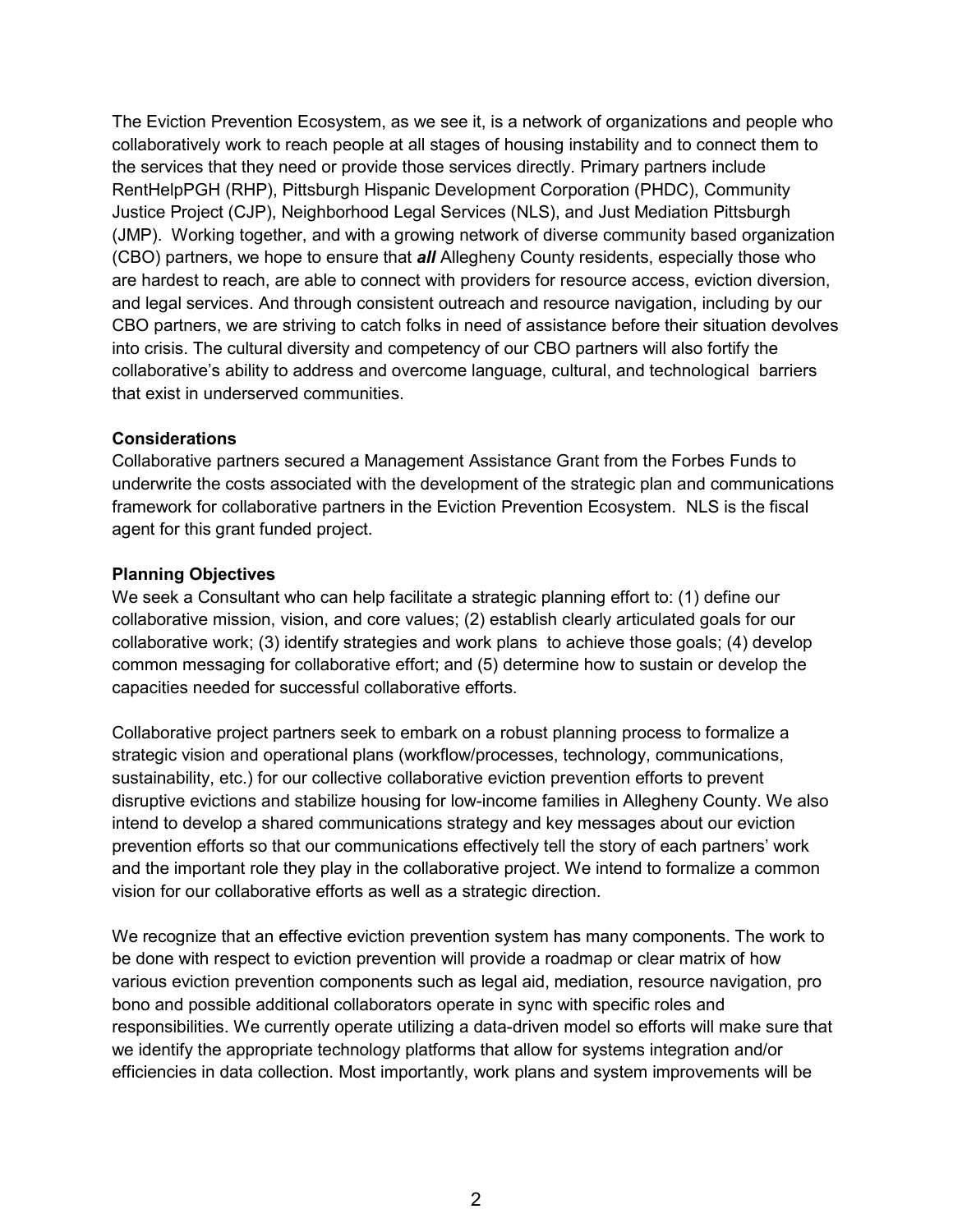identified, collaborative messaging will be clear and services will be easily understood and accessible to the low-income community, potential volunteers and the general public.

# **The Products We Seek**

At the conclusion of the strategic planning process we expect to have:

- A clear statement of the Collaborative's mission, vision and core values that will encapsulate its purpose, direction and uniqueness.
- Defined roles for collaborators and work plans.
- Clearly identified advocacy objectives that seek to prevent evictions or reduce significant barriers to housing stability. These objectives will be:
	- Realistic about current limited resources but bold in terms of impact and expectations for future growth.
	- Developed to complement the work of collaborators and other (potential) partners
	- Based on a thorough understanding of the communities we serve.
- Identify capacities we need to maintain and those we need to develop or adjust to accomplish our goals successfully, together with strategies for expanding, sustaining, developing or restructuring these capacities.
- Clear strategies to achieve objectives.
- Development of communications framework and key messages so collaborators speak in synchronicity about the collaboration.

### **Timeline**

We would like to begin the strategic planning process as soon as feasible ideally no later than April 1, 2022.

### **Consultant Attributes**:

- Prior strategic planning experience
- Familiarity with the needs of low-income individuals and the challenges that affect housing security
- Familiarity with Allegheny County demographics and resources highly desirable
- Commitment to making meaningful change for low-income communities and community members

### **Proposal Deadline: February 28, 2022**

### **Anticipated Project Budget:** \$20,000 to \$25,000

**Submission Information:** Proposals may be submitted electronically to:

Christine Kirby Director of Development Neighborhood Legal Services [kirbyc@nlsa.us](mailto:kirbyc@nlsa.us)